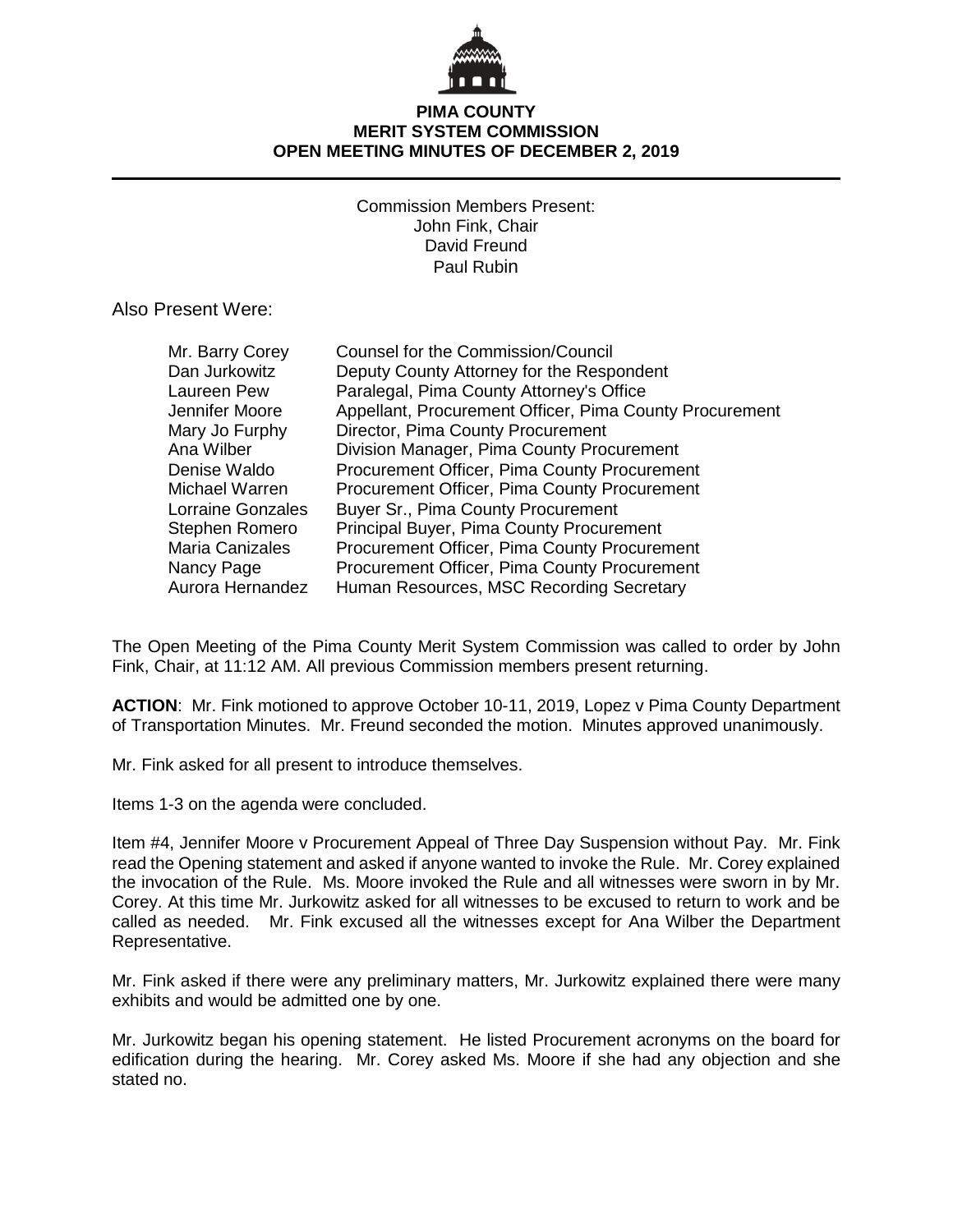**ACTION:** Mr. Jurkowitz read the acronyms in to the record -

- AMS-Advantage Management System
- ▶ BOS AIR- Board of Supervisors Agenda Item Report
- ▶ CCO-Commodity Contracts Officer
- COB- Clerk of the Board
- **▶ DO-Delivery Order**
- $\triangleright$  IFB- Invitation for Bid
- > MA- Master Agreement
- $\triangleright$  MQ- Minimum Qualifications
- MS-Materials and Services
- ▶ NORFA-Notice of Recommendation for Award
- **▶ PD-Procurement Director**
- ▶ PO-Procurement Officer or Purchase Order
- $\triangleright$  RFP-Request for Proposal
- **▶ RQM-Master Agreement Requisition**
- **▶ RQS-Requisition**
- SBE- Small Business Enterprise
- $\triangleright$  STD-Standard

Mr. Fink asked if these could remain on the board or if paper copies would be provided. The listing would remain on the board and Mr. Jurkowitz would provide copies.

Mr. Jurkowitz reminded the Commission that some of the Exhibits requested by Ms. Moore are Client-Attorney Privilege and would have to be heard in Executive Session. These are e-mails from the Appellant to the County Attorney in performing her work as a Procurement Officer.

Mr. Corey stated there is a specific Rule in the Open Meeting Law that provides for such Executive Sessions and is stated on the Agenda, under *Section E. Executive Session (B), A.R.S. §38- 431.03(A)(2).* "*discussion or consideration of records exempt from public inspection, including the receipt and discussion of information or testimony that is specifically required to be maintained as confidential by state or federal law, pursuant to ARS § 38-431.03(A)(2);*

The consensus was for Ms. Moore to present her exhibits individually and the Executive Session would be called at the time of admission of the exhibit containing attorney-client privilege emails.

**ACTION**: Mr. Jurkowitz moved to admit the "Moore Merit Appeal" listing which identified the Exhibits according to each allegation. Mr. Fink accepted.

Mr. Corey explained the opening statement to Ms. Moore and asked if she would like to make an opening statement, Ms. Moore declined

**Respondents Witness #1** Ana Wilber- Materials and Services Division Manager.

**ACTION**: *Exhibit 25, Process Ownership and Responsibility by Role, Bates 0457-0465* was introduced by Mr. Jurkowitz and admitted with no objections.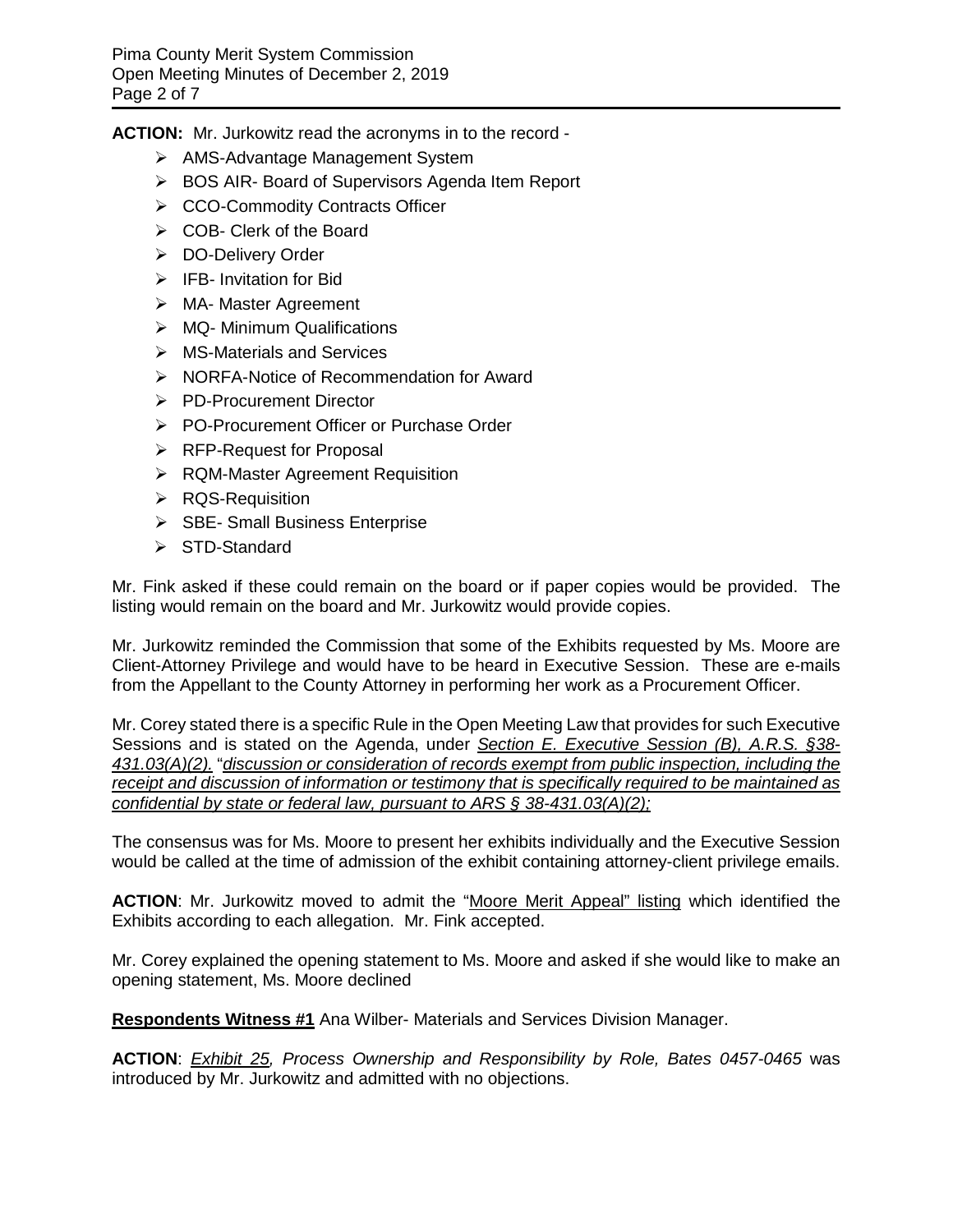Ms. Wilber explained the Procurement Officers and the Buyers roles and responsibilities in the Procurement Department as well as hers. She answered questions from commissioners regarding what types of things the department is procuring.

**ACTION**: *Exhibit 26*, *Procedure Information, Bates 0467-0469* was introduced by Mr. Jurkowitz. Ms. Moore objected on the basis of no relevance. Mr. Jurkowitz and Mr. Fink discussed this was not something Ms. Moore was disciplined for, but Mr. Jurkowitz felt that it was helpful for understanding the workings of the department. Exhibit 26 was admitted.

**ACTION**: Mr. Jurkowitz introduced the following Exhibits and were admitted with no objections.

*Exhibit 4*, *Notice of Suspension 09/13/2019, Bates 0002-0008*

*Exhibit 5, Notice of Intent to Suspend 09/09/2019, Bates 0009-0015*

*Exhibit 6*, *Special Observation Period Performance Appraisal 05/04/19-08/03/19, Bates 0016-0019,*

*Exhibit 7*, *Performance Appraisal 01/18-01/19, Bates 0021-0024,* 

*Exhibit 8, Notice of Special Observation Period 05/13/19, Bates 0025,* 

*Exhibit 9, Special Observation Period Performance Appraisal 02/04/19-05/14/19, Bates 0026-0028,* 

*Exhibit 10, Notice of Special Observation Period 02/01/19, Bates 0030,* 

*Exhibit 11, Performance Appraisal 01/19-01/20, Bates 0031-0033,* 

*Exhibit 12, Letter of Reprimand 09/19/18, Bates 0034-0037,* 

*Exhibit 13, Performance Appraisal 03/17-01/18, Bates 0041-0044,* 

*Exhibit 14, Response to Performance Appraisal, Bates 0045,*

*Exhibit 15, Performance Appraisal 03/16-02/17, Bates 0046-0049,* 

*Exhibit 16, Response to Performance Appraisal issued 03/03/17, Bates 0050*

*Exhibit 17*, *Performance Appraisal 03/15-02/16, Bates 0057-0060*

*Exhibit 18*, *Response to Performance Appraisal dated 02/24/16, Bates 0061*.

*Exhibit 19*, *Manager's Note to J. Moore Response to Performance Appraisal 02/24/16, Bates 0062*

*Exhibit 20*, *Response to Annual Performance Appraisal for the period 03/2014-02/2015, Bates 0066*

*Exhibit 21, Performance Appraisal 03/14-02/15, Bates 0067-0070*

*Exhibit 81, List of procurement acronyms*

**ACTION**: *Exhibit 1*, was introduced. Ms. Moore objected to the exhibit due to an inconsistency in the dates listed in the document and due to two typos contained within the document. Mr. Jurkowitz responded it was not a basis not to admit the exhibit. Mr. Fink overruled the objections and admitted the exhibit.

**ACTION**: Mr. Fink recessed the hearing for lunch break at 12:31 PM and called the meeting back to order at 1:02 PM.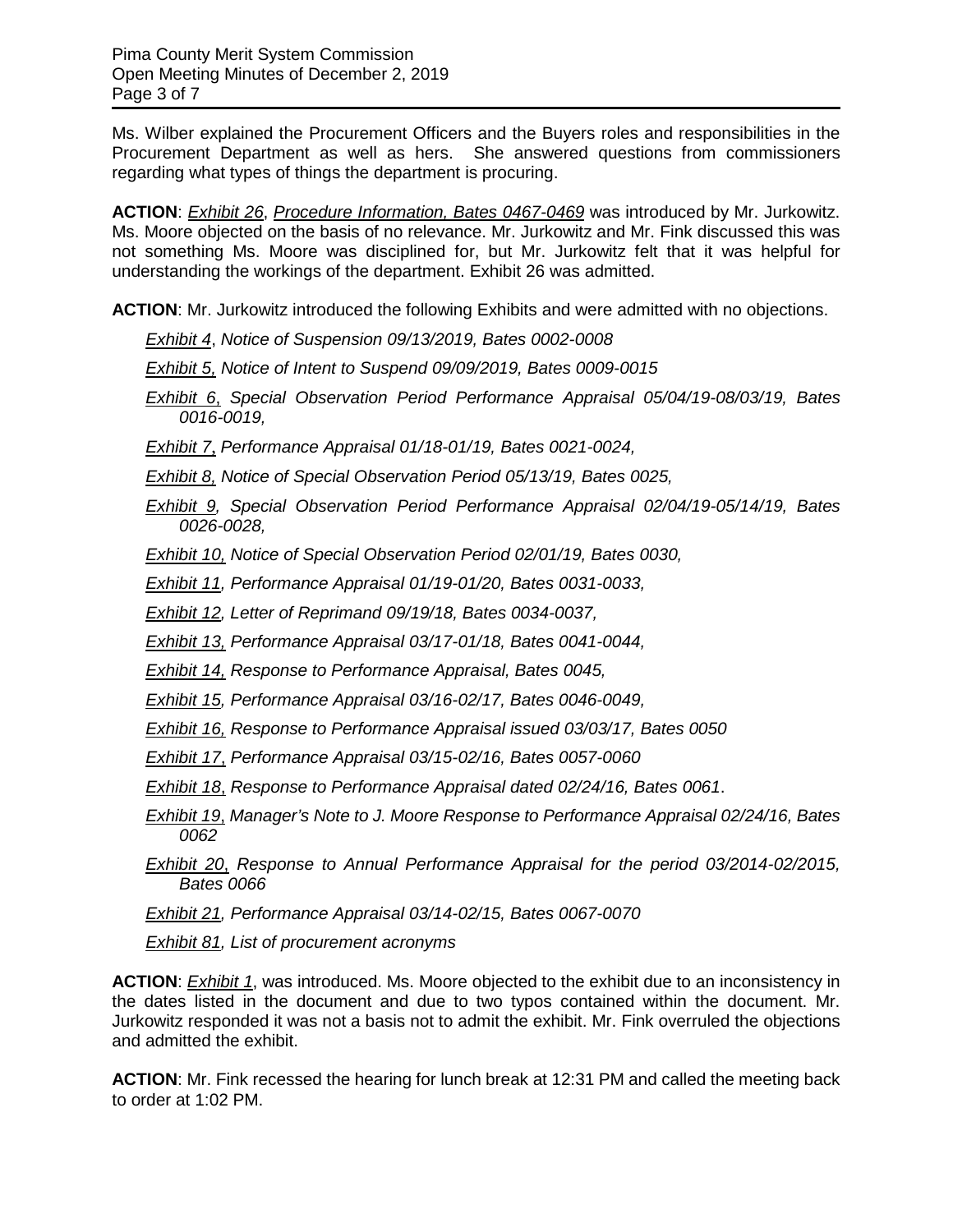# **ALLEGATION #1**

You left Small Business Enterprises (SBE) language in the solicitation documents for Investment Broker Services. Since this was a solicitation without a cost component, SBE points are not applicable and should not have been included as explained by your Supervisor on 6/18/2019. On 8/8/2019, you left SBE language again in solicitation documents for Bio Solids Land Application for which the expected contract amount (\$3,300,000.00) was over the required threshold amount of \$500,000.00 to be SBE eligible.

**ACTION**: The following Exhibits were introduced by Mr. Jurkowitz and admitted with no objections:

*Exhibit 60, Board of Supervisors Policy D 29.8, Bates 2277-2281 Exhibit 31, Email and notated pages with SBE Language, Bates 0770-0772 Exhibit 28, Invitation for Bid IFB-PO-2000010, Bates 0679 Exhibit 29*, *Solicitation IFB-PO-2000010, Bates 0683*

### **ALLEGATION #2**

You provided instructions to the Sheriff's Department to submit a new requisition for popcorn instead of working with them to resolve performance issues via notice to cure to the current contractor Keefe.

**ACTION**: The following Exhibits were introduced by Mr. Jurkowitz and admitted with no objections:

*Exhibit 58, Board of Supervisors Policy D 29.2, Bates 2241-2250 Exhibit 37, Email RE: Sheriff Procurement Quarterly, Bates 0830-0831*

Mr. Corey asked if Ms. Moore could be allowed to cross examine after each allegation. Mr. Jurkowitz said he would prefer to get through his questioning. Commissioners discussed if Ms. Moore should cross examine the witness after each allegation. She had no objections and it was decided Ms. Moore would cross examine the witness after each allegation.

Ms. Moore asked if there was a distinction between Board of Supervisors Policy D 29.8 Section 3 Paragraph B and C when it comes to applying a preference to a bid. Ms. Wilber asked if Ms. Moore was asking if Paragraph C applied to solicitations for investment broker services. Ms. Wilber stated it did apply to solicitations for professional services. Ms. Moore asked her if the SBE language was left in the solicitation because it was a draft she provided because the solicitation was unusual. Ms. Moore asked if she used the investment broker template to create the new professional service template. Ms. Wilber stated yes. Ms. Wilber stated Ms. Moore should not have left the SBE language in the solicitation.

Mr. Jurkowitz asked if each template needed to be customized based on the circumstances of a particular purchase. Ms. Wilber said yes. He asked if that is where the judgement of the Procurement Officer comes in to customize the template for that particular process. Ms. Wilber stated yes.

**ACTION**: The following Exhibits were introduced and admitted with no objections:

*Exhibit 63*, *Letter to Keefe Commissary Network, LLC, Bates 2563-2564 Exhibit 64*, *Sections of Solicitation No. 299754, Bates 2565-2567, 2569*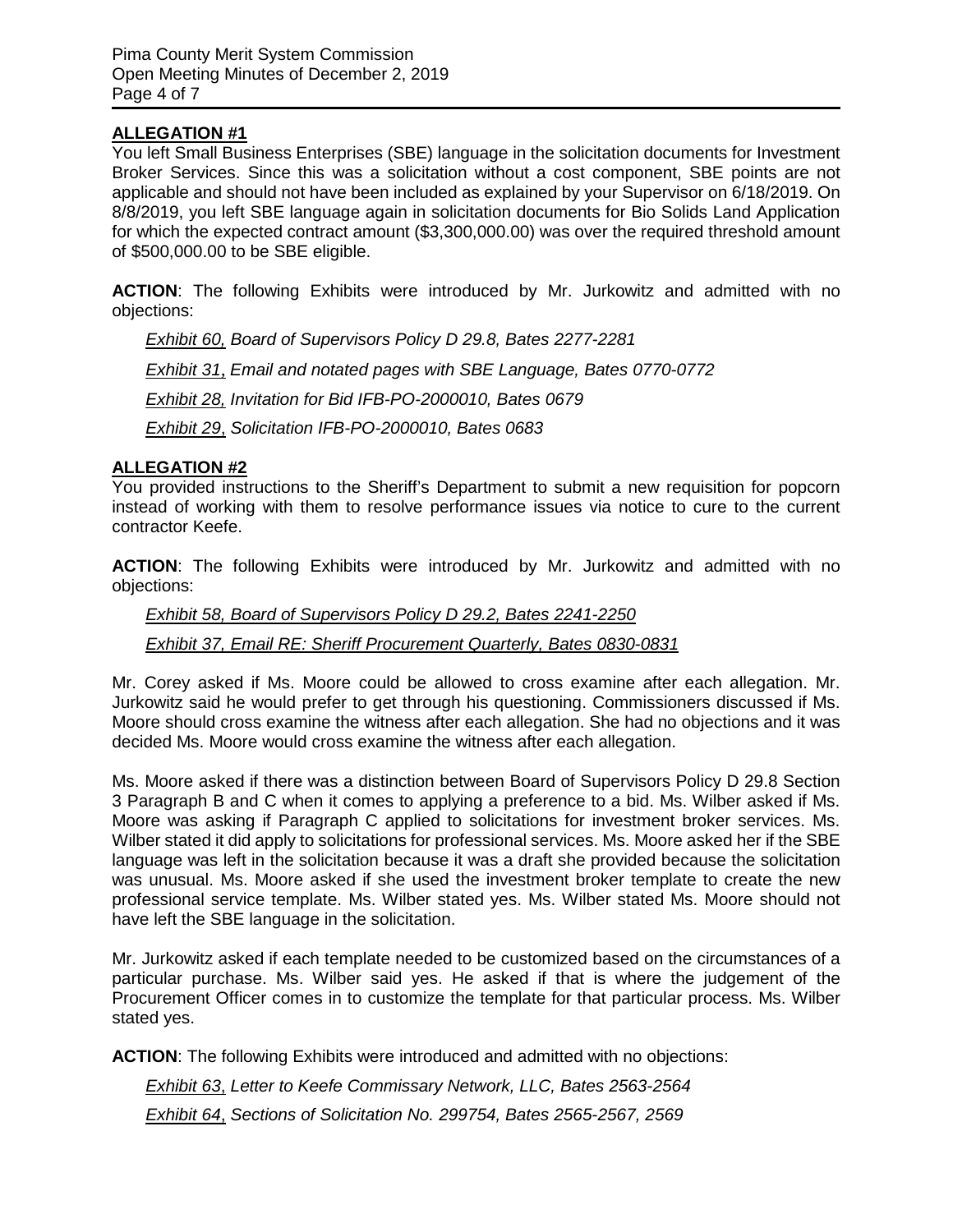Mr. Jurkowitz asked what was the point of *Exhibit 63*. Ms. Wilber stated the vendor was not following the contract and the vendor needs to cure the non-delivery of the product. The Notice to Cure letter gives the vendor a chance to correct. Mr. Jurkowitz asked if reaching out to the vendor would be Ms. Wilber's preferred way to handle the situation rather than to go out to bid for a new vendor. Ms. Wilber stated yes.

Ms. Wilber stated *Exhibit 64* points to the vendor's responsibility and what they are failing to do.

Ms. Moore pointed to *Exhibit 37* and asked if the purpose of the email was to demonstrate she instructed the Sheriff's Department to submit a new requisition for popcorn. Ms. Wilber stated yes. Ms. Moore asked where it stated she directed them to submit a requisition. Ms. Wilber stated they submitted a requisition by someone's advice and Ms. Moore was working with them. Ms. Moore stated Management instructed them to submit a new requisition.

Mr. Fink asked if Ms. Wilber had direct evidence or personal knowledge of Ms. Moore instructing the Sheriff's Department to submit a new requisition. She stated she had personal knowledge. Paul Robles of the Sheriff's Department told her Ms. Moore instructed them to submit a new requisition. Mr. Rubin asked if there was a document showing the request. Ms. Wilber said there was not.

Ms. Moore asked if there was a negative impact to County operations due to the Sheriff's Department submitting a requisition for a new popcorn vendor. Ms. Wilber stated if there are issues with a vendor not providing an item they need to be given a chance to correct before creating a new solicitation. Ms. Wilber said the harm is in the time spent processing a new requisition which uses County resources. Ms. Wilber said Ms. Moore instructed the Department incorrectly and guided them to the wrong process wasting time and resources.

Ms. Moore asked which procedure directs a Procurement Officer a Notice to Cure is required to correct an issue. Ms. Wilber stated there is not a procedure.

Ms. Moore had no further questions.

#### **ALLEGATION #3**

Language remained in Solicitation IFB 19-054 which stated these items were not to be substituted with another brand name, but your language allowed equivalent product to be offered.

**ACTION**: The following Exhibits were introduced by Mr. Jurkowitz and admitted with no objections:

*Exhibit 32*, *Email re: IFB 19\*054, Bates 0775* 

*Exhibit 66*, *Procurement Department Administrative Procedure PO-45, Bates 2576-2579*

*Exhibit 65, Sections of IFB-PO-190054 and Screenshot of No Substitution Form, Bates 2570, 2572 & 2574*

Mr. Jurkowitz asked Ms. Wilber if no substitution of materials or styles were authorized for this bid, *Exhibit 65*. She stated yes and said the Statement of Solicitation indicated no substitution, but the next page lists equivalents. The language of no substitutions should have been removed. Ms. Wilber said the email in *Exhibit 32* is where she asked Ms. Moore to remove the language. The solicitation was corrected before it was sent, but would have been incorrect if she hadn't caught it.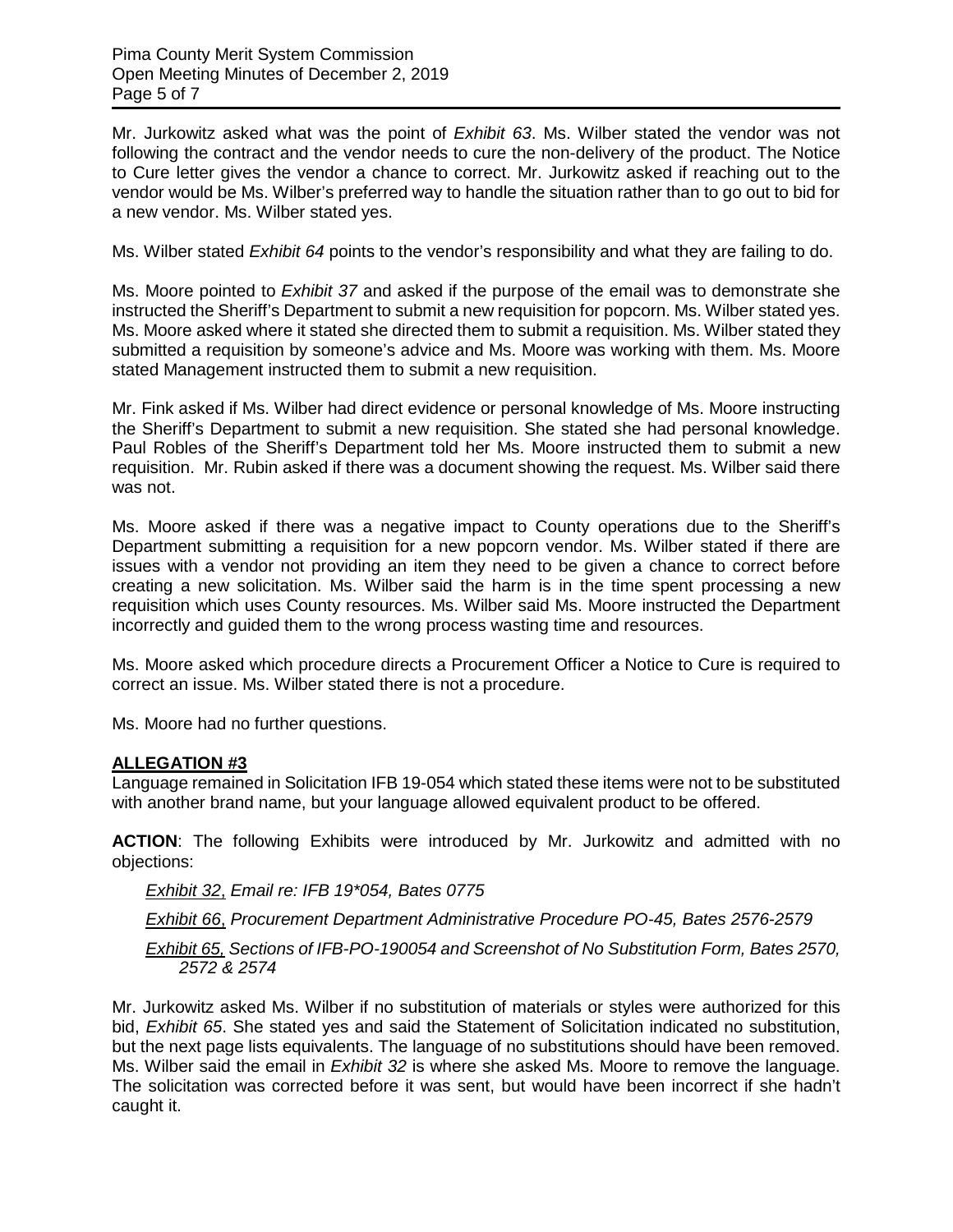Ms. Moore asked if the language in *Exhibit 66* specifically states no substitute of a particular product, brand, manufacturer or model number. Ms. Wilber stated she believes it does. Ms. Moore asked if *Exhibit 65* specified products and brands in order to identify the standard of quality sought in the solicitation. She asked if the language was used as a performance specification. Ms. Wilber said yes, but if it doesn't apply to the solicitation it must be removed.

**ACTION**: Mr. Fink called for a 5-minute recess at 2:43 PM and called the meeting back to order at 2:50 PM.

### **ALLEGATION #4**

There were three typos in Request for Proposal (RFP) 19-007 in Sections 19 and 30 of the Instruction to Bidders, and Section 24 of Professional Services.

**ACTION**: The following Exhibits were introduced Mr. Jurkowitz and admitted with no objections:

*Exhibit 35, Sections 19-24 RFP-PO-1900007, Bates 0794 Exhibit 33, Instruction to Offerors RFP-PO-1900007, Bates 0783 Exhibit 36, Last page of RFP-PO-1900007, Bates 0797 Exhibit 34*, *Professional Services Contract, Sections 4-6 RFP-PO-1900007, Bates 0790*

**ACTION**: Mr. Jurkowitz pointed out there were typos and errors within exhibits.

Ms. Wilber identified and located the errors within the documents. Pages and sections were misnumbered. Mr. Fink asked Ms. Wilber if these were critical errors. She said yes. Mr. Jurkowitz asked is that professional work product. Ms. Wilber stated no.

Ms. Moore asked if this solicitation was reviewed by her for publication. She stated yes. Ms. Moore asked Ms. Wilber if she recalled her offering an explanation of why she had made the errors and put it through the way she did. Ms. Wilber did not recall the conversation.

Mr. Jurkowitz redirected the witness. He asked if she had time to go through every line and page and every document. Ms. Wilber stated no and it was not her job to verify each line item. She expects Procurement Officers to do that.

#### **ALLEGATION #5**

You included language in the BOS AIR packet for MA-PO-19-220 indicating County Administrator had award authority for this contract. On 7/18/2019, your supervisor explained that the County Administrator only has authority over some procurement processes not award authority. This misinformation was again included in the PowerPoint slides on 7/24/2019 and had to be corrected prior to presentation to staff.

**ACTION**: The following Exhibits were introduced by Mr. Jurkowitz and admitted with no objections:

*Exhibit 38*, *BOS Agenda Item Report MA-PO-19-220, Bates 0870 Exhibit 57*, *Pima County Procurement Code 11.12.060, Bates 2184 Exhibit 59, Board of Supervisors Policy D 29.4, Bates 2257-2267 Exhibit 67*, *Slide for Solicitation Processes D 29.6, Bates 2580*